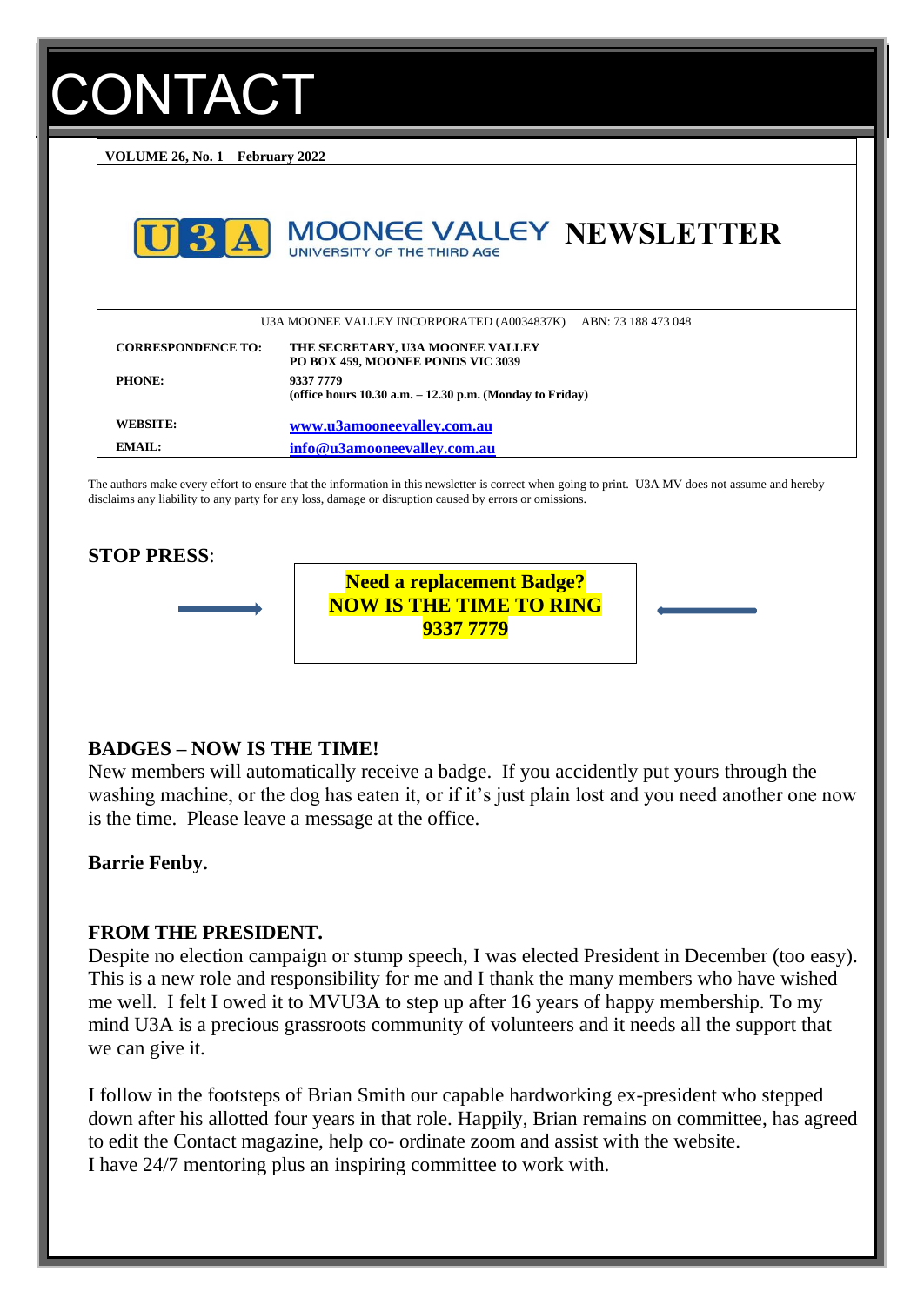What a roller coaster ride it has been since last year's AGM. In early December, we had 92% double vaccination rate, were opening up for a normal Christmas and felt optimistic. Fifty-seven courses were on offer and I'm sure all members feel grateful to our new and ongoing tutors.

The new Omicron variant inevitably shook many people's confidence in how normal 2022 might be. However, as we moved into February, there were very encouraging reports about the effectiveness of the booster injections.

In order for us to meet as safely as possible, Moonee Valley Council requires that we use the QR codes and wear masks properly indoors. You might recall we wielded antiseptic wipes after completion of our classes last year. This year, we have not been asked to clean the fixtures at their venues. Moonee Valley Council will organise to have the rooms cleaned at the end of each day. Kitchens are available for use. If you have any concerns about this you can always bring your own small bottle of sanitiser. Of course, the best safety measures for us all will be to wear a mask indoors, have the booster shot and stay home if any symptoms are experienced.

Moonee Valley Council have further clarified that tutors are not required to be masked while speaking. This has been a green light for some tutors who were not keen on the idea of mumbling through a mask. However, the class must remain masked.

As you will be aware, tutors were surveyed about their 2022 resumption thoughts. The Covid situation had changed so much between when they signed on to run a course and when classes were due to begin. Tutors consulted with people on their class lists and many groups have gone ahead as planned. Others including all Ascot Vale classes are deferred until March.

Groups returning to Emerald Street will find a more user-friendly classroom. In October last year, the Committee surveyed the Emerald Street tutors and sent their list of very justified criticisms in a letter to Moonee Valley Council. The response from Council was amazing. They have laid new carpet, provided moveable tables, fitted block out blinds and provided a large portable whiteboard. The work was completed before Christmas and less than 6 weeks after our letter. MVU3A purchased a TV trolley and a new 55" smart TV which has been tuned to the WiFi. Classes will enjoy the improved facilities from the first week of the year. We owe Moonee Valley Council a letter of thanks.

Let's all keep as safe as we can while enjoying as much as we can. I wish you well with all your endeavours in 2022.

Jan Smith President

# **UPDATE TO U3A MOONEE VALLEY COVID SAFE PLAN**

Last week, we had our first experience of a class member notifying a tutor of a positive Covid test a day after attending class. Consequently, all other attendees at that class became social contacts. Mask and distancing procedures had been followed and no positive cases occurred. Because this is a new situation for us it is important that we expand our Covid safe plan. To bring it up to date, we need to add the procedures for dealing with notification of a positive result from a member. Many of you have no doubt already experienced this scenario in your everyday life.

Points  $1 - 6$  of the plans are well known to you. Point 7 is the addition to deal with notification of a positive case.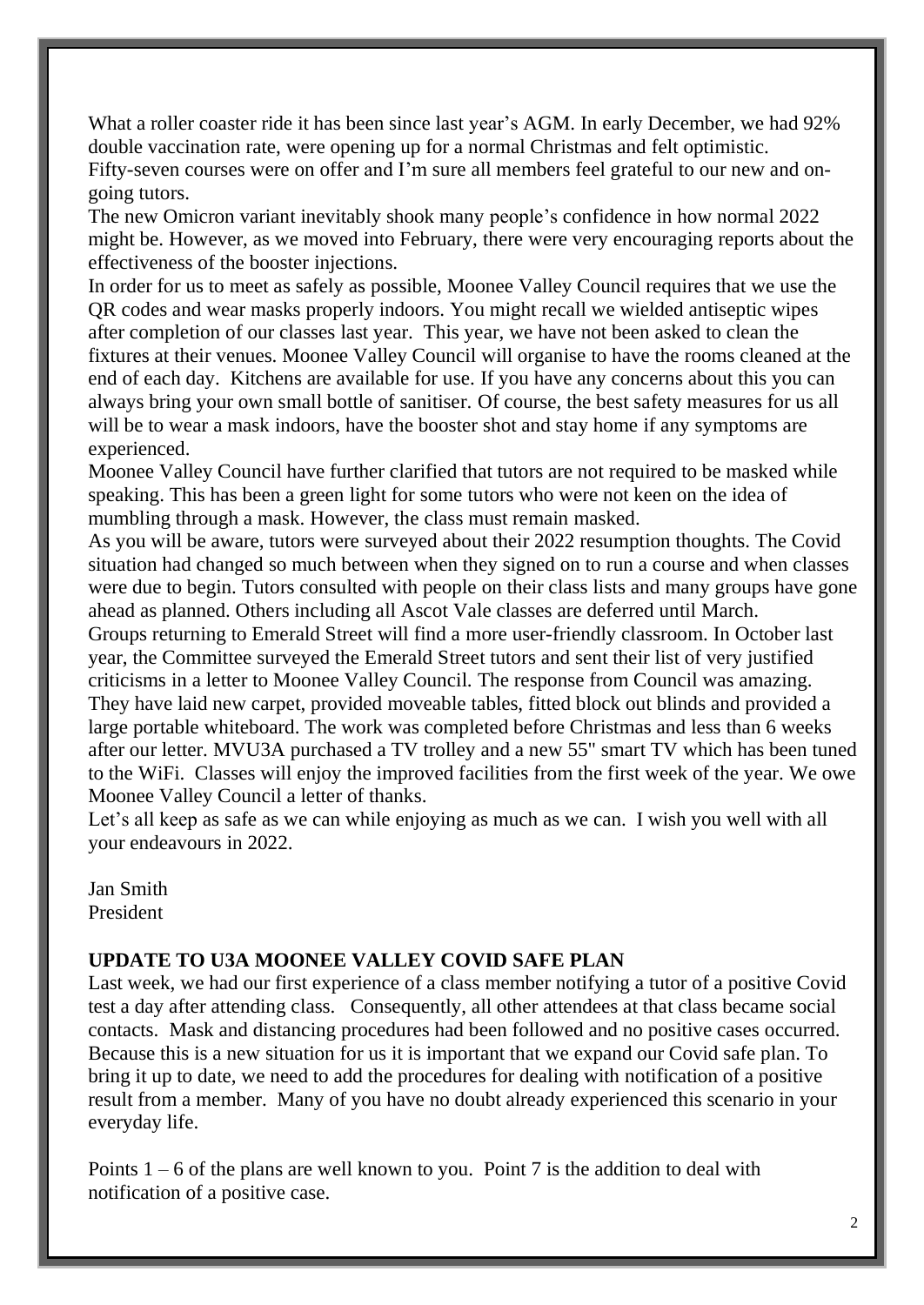- **1. The double vaccination requirement.** 
	- Double vaccination is required to maintain membership in 2022.
	- A vaccination certificate needs to be sighted before admission at the beginning of the first class and a record kept (a class roll with ticks)
	- Members are encouraged to have a vaccine booster.
- 2. **QR codes** are displayed at all venues and must be complied with
- 3. **Masks** that cover the nose are required to be worn in indoor settings.
	- Tutors are permitted to remove their masks while speaking to the group.
- 4. **Sanitiser** stations are available at MVCC libraries. Members are encouraged to bring their own sanitiser to other venues.
- 5. **Ventilation:** Where possible doors and windows should be open.
- 6. Class members are reminded not to attend if they have any symptoms
- **7. What happens if a class member notifies their tutor that they have tested positive.**
	- The class member who tested positive should have already contacted the Health department.
	- The tutor should notify the Venue Coordinator (Edith James) and the Tutor Coordinator (Geoff Miller).
	- The tutor should notify all other class members who were in attendance that they are now social contacts and should monitor for Covid symptoms.
	- The Government recommendation is that social contacts use Rapid Antigen Tests (RAT) for 5 days after the notification.
	- Social contacts who have negative results and no symptoms do not have to isolate. They can return to class after 5 days of negative test results.
	- Social contacts who record a positive result on a RAT need to contact the health department. If the positive result was from a PCR testing centre, the result is automatically forwarded. They should notify their class tutor as well.
	- A Covid case must isolate for seven days and be symptom free before they can rejoin a class. No additional testing is required.

Living with Covid is going to require that we take personal responsibility to comply with regulations. The Government has provided a set of checklists for people to follow if they are a Covid case or a social contact of a Covid case. For a Covid case the checklist is found at [Checklist for COVID cases | Coronavirus Victoria.](https://www.coronavirus.vic.gov.au/checklist-cases) For a social contact of a Covid case the checklist is found at [Checklist for COVID contacts | Coronavirus Victoria.](https://www.coronavirus.vic.gov.au/checklist-contacts)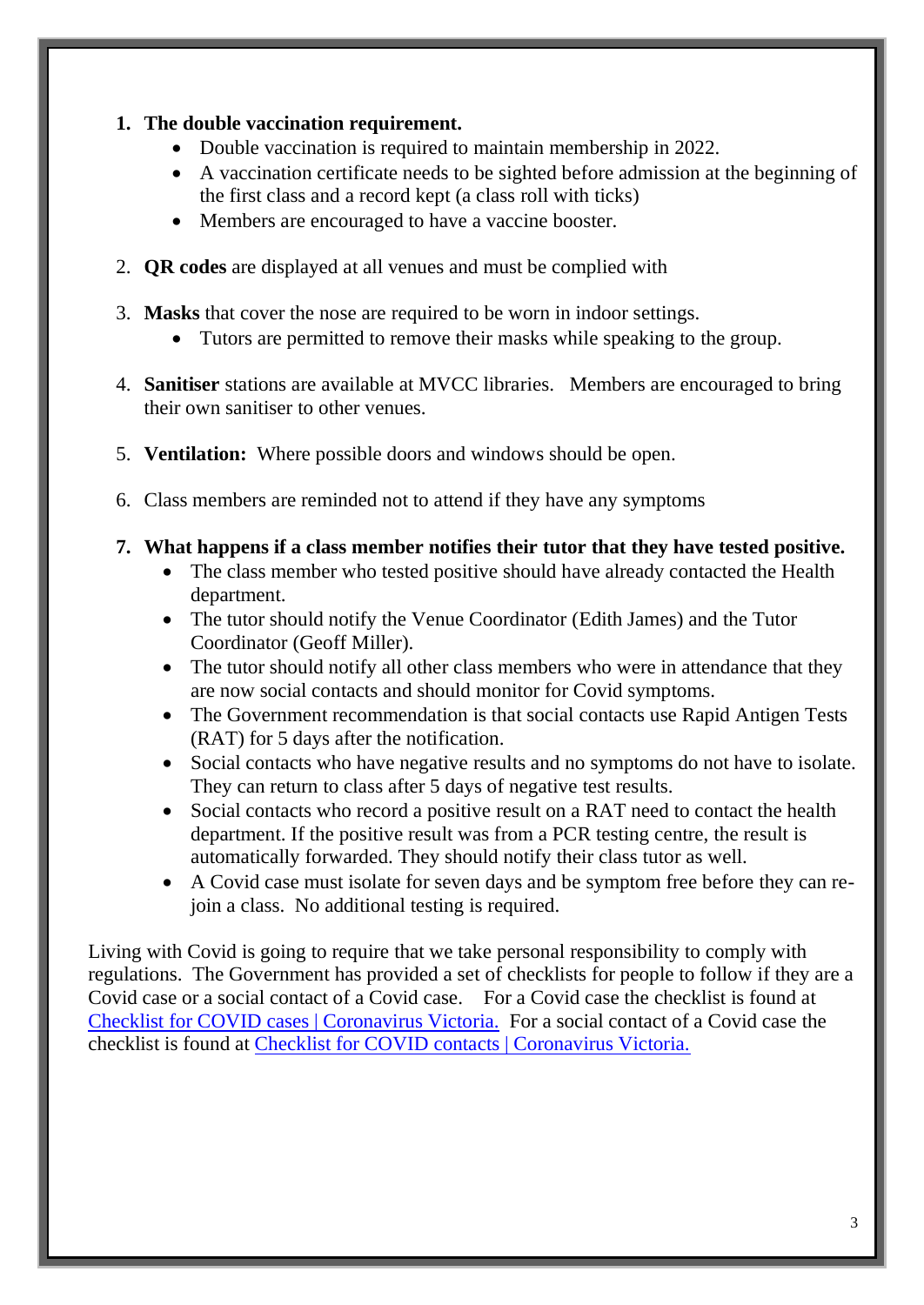#### **REPORT OF THE 2021 AGM**

For the second year in a row our AGM was conducted on Zoom. We can only hope we don't have to do this ever again. Thank you to the 54 members who logged in and provided the necessary quorum. The important business was to elect new members to the committee and to pass motions setting fees for the calendar years of 2022 and 2023. Here is a summary of the meeting.

#### **Fees for 2022 and 2023.**

Our treasurer (Michael Walsh) provided the background to these motions. Again in 2021 Moonee Valley Council waived all venue hire fees. There were other cost reductions also due to the effects of Covid on our operations. The resulting unexpected surplus will be used for the benefit of members, including a fee reduction for 2022.

**Motion 1:** reduced fees for 2022 passed unanimously.

**Motion 2:** restored fees for 2023 passed unanimously.

### **2022 Committee of Management:**

The positions of President and Secretary, and five ordinary members were declared vacant. Seven nominations were received, and the following members were elected unopposed to the 2022 committee: Jan Smith President; Jo Bradshaw Secretary. Also elected to the committee were Helen Mather, Natalie Vernuccio, Marjorie Ridley, Edith James, Ann Watson. The members of the 2022 Committee are:

Jan Smith (President) Bruce Findlay (Vice President) Michael Walsh (Treasurer) Jo Bradshaw (Secretary) Geoff Miller (Course/Tutor Coordinator) Barrie Fenby (Membership Database Manager) Edith James (Venue Coordinator) Marjorie Ridley (Office Manager) Natalie Vernuccio (Hospitality co-ordinator) Helen Mather (Social Events) Ann Watson (Social events, Assistant to treasurer)

Moonee Valley U3A is indeed fortunate to have such inspiring and hard -working people on its committee.

#### **Acknowledgement of Tutors:**

Geoff Miller thanked our wonderful tutors, who, due to Covid restrictions worked under difficult conditions all year.

### **Office Volunteers:**

Our Office Volunteers were essentially on standby while restrictions were in place but ready to step up if needed. Marjorie Ridley monitored the phone remotely and kept a wise eye on things.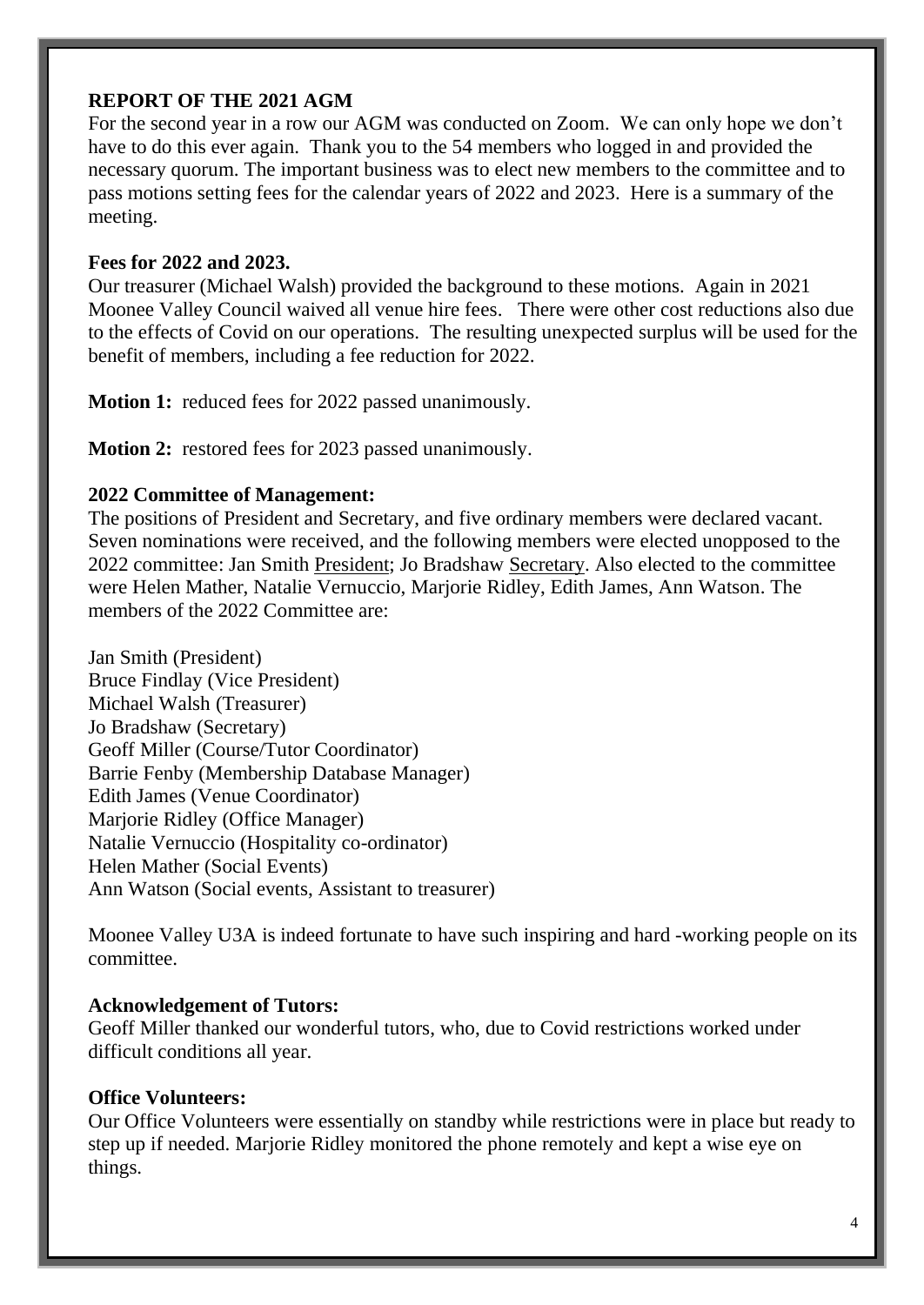#### **Acknowledgement of Retiring Tutors:**

**George Widdison:** Meryl Carey gave heartfelt thanks to George, who ran book club 2 for eighteen years. Members of the group remember fondly his dedication and gentle and polite manner which allowed all members to feel at ease and able to speak freely. He will be greatly missed.

Geoff Miller thanked the following retiring tutors: Claire McCagnan, (French tutor). Prue Hamilton, (Wednesday Patchwork tutor). Annette Burston, (Folk Art tutor). Val Hobbins, (Creative Writing tutor). Pauline Lane, (Scrabble tutor). Mary Jinkins, (Wednesday Walkers tutor). Con Flaim, (Chess tutor).

(Editor)

### **COURSE COORDINATOR'S REPORT**

With the continuing concern and need for caution about Covid we have had a complex start to the year. As many of you are aware, tutors were given the option of delaying the commencement of classes. They were encouraged to consult with class participants prior to making the decision. Our committee was influenced by the fact that some weeks ago Melbourne City U3A decided to suspend all their face-to-face classes until March. However, while a number of our classes also decided to delay, the majority chose to begin as scheduled.

The situation is also complicated by the fact that Ascot Vale Neighbourhood Centre continues to be unavailable to us. Its use by the council as an emergency food relief centre was to have concluded at the end of December, however it has already been extended twice, currently until the end of February. At the time of writing there is no certainty beyond then. This has meant that alternative venues have been sought for all those classes and activities normally based at AVNC – further increasing the already heavy workload of our Venue Coordinator, Edith James. In spite of the complications, hopefully most of you have commenced your classes for 2022 this week. While, for indoor classes at least, we will be stuck behind masks for the foreseeable future, I hope that you are all enjoying the experience.

There are still vacancies in a number of our courses and it is not too late to enrol. For example, there are still vacancies in two of our book clubs. Please check our website for details. One of our new courses, *The Life and Works of Thomas Mann: An Introduction,* commences at the start of Term 2.

Hopefully we can all approach 2022 with some optimism that we can enjoy a fruitful and uninterrupted year.

**Geoff Miller**

### **MEMBERSHIP REPORT.**

We welcome 41 new members to 2022 and start the year with a total of 415 members. Enrolment day can be a little bit of a stressful time for some members. Will my computer let me down at the wrong time, will I get into that course I want to do? Overall it went well and it appears we're all getting the hang of how to use the system. Special thanks to Pauline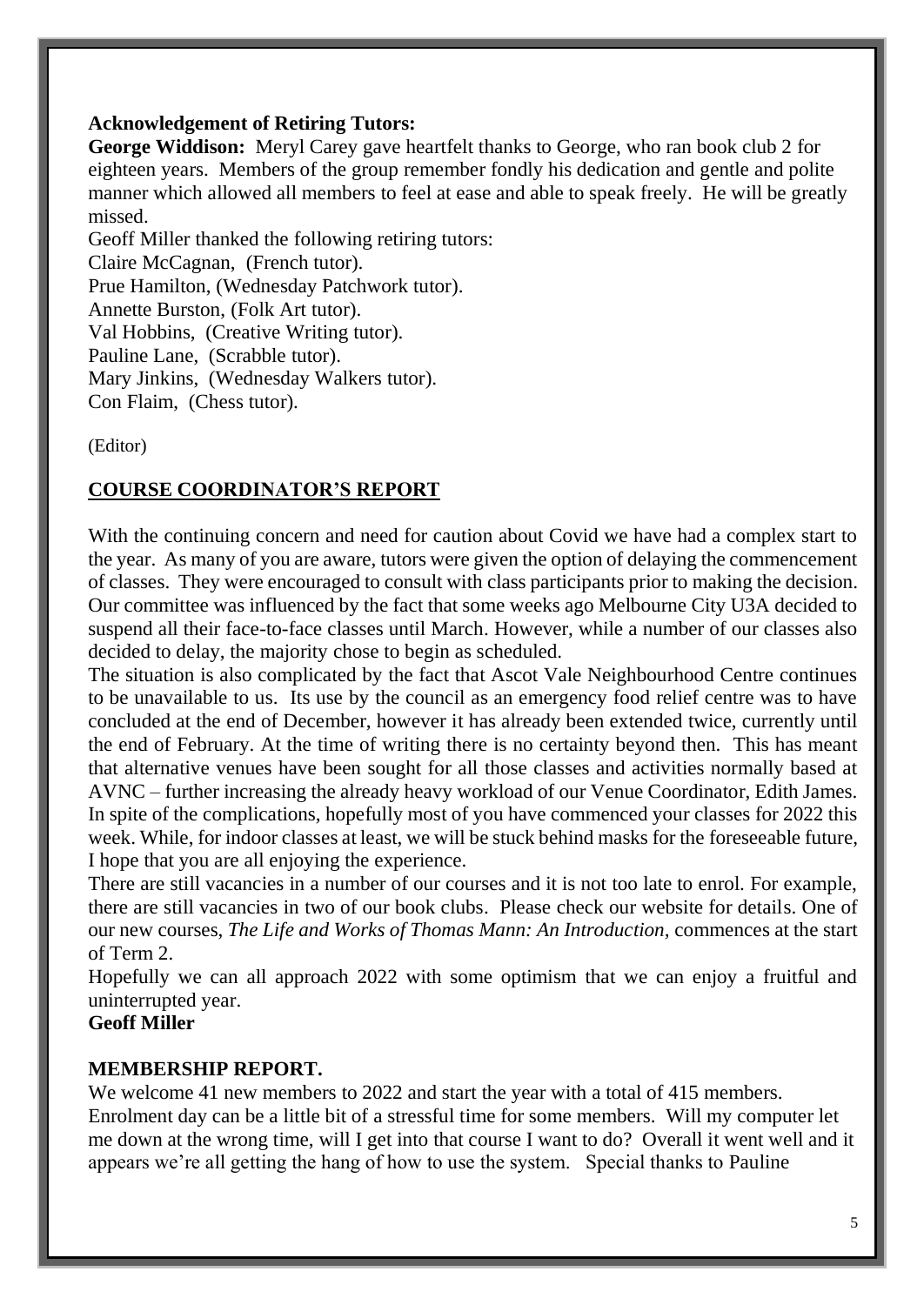Hennessy and Kathy Boyce for their assistance in dealing with queries and problems on enrolment day.

# **VALE MAURICE CORKILL**

Those who knew Maurice Corkill were very sad to hear of his passing on the  $23<sup>rd</sup>$  of January, just days after suffering a severe stroke. Maurice was our very competent treasurer for four years – the maximum term allowed – until three years ago. He also participated in a number of our classes, particularly those with a history focus.

In recent years Maurice had suffered with serious health issues, one of which led to the loss of his right arm. Undeterred by this, he regained his driver's licence with the help of an electronic device attached to the steering wheel. He remained cheerful and positive until the end. The most common response I noted to the news of his death was that he was a "True Gentleman". Maurice made many good friends through his U3A activities and I was very proud to be one of them. **Geoff Miller**

### **NEW WEBSITE**

In March we secured a grant of \$3350 from Moonee Valley Council to re-develop our Website. We wanted to make it more attractive and appealing to any visitor. We also to take over the role of posting new material and pictures to the site ourselves.

The new site went live at the start of February and I'm sure you'll agree it looks great. Special thanks to Barrie Fenby who carried the lion's share of the work in making this happen.

Are you interested in helping us keep our website up to date? We're looking to put together a small team (3 to 4 people) who would be trained in how to do updates. Updates will include things like adding new pictures, posting notes about upcoming social events, editing text which goes out of date. If you think you can help please contact me at [uthreea6@gmail.com.](mailto:uthreea6@gmail.com)

# **SOCIAL EVENTS**

Helen Mather and Ann Watson have agreed to keep an eye open for social outings that members might enjoy. 2021 was a year of forced cancellations of interesting activities that had been organised. At this stage we still exploring opportunities and we are waiting until we are confident that activities can go ahead.

# **OFFICE NEWS.**

The Committee of Management and I would like to thank all members who volunteered for Office duty for 2021.

We all hope that this year is better than last.

The Office is now open Monday to Friday from 10.30 am to 12.30 pm (excluding school holidays and public holidays until the end of February when we will the open Monday/Wednesday/Friday until the 18th June.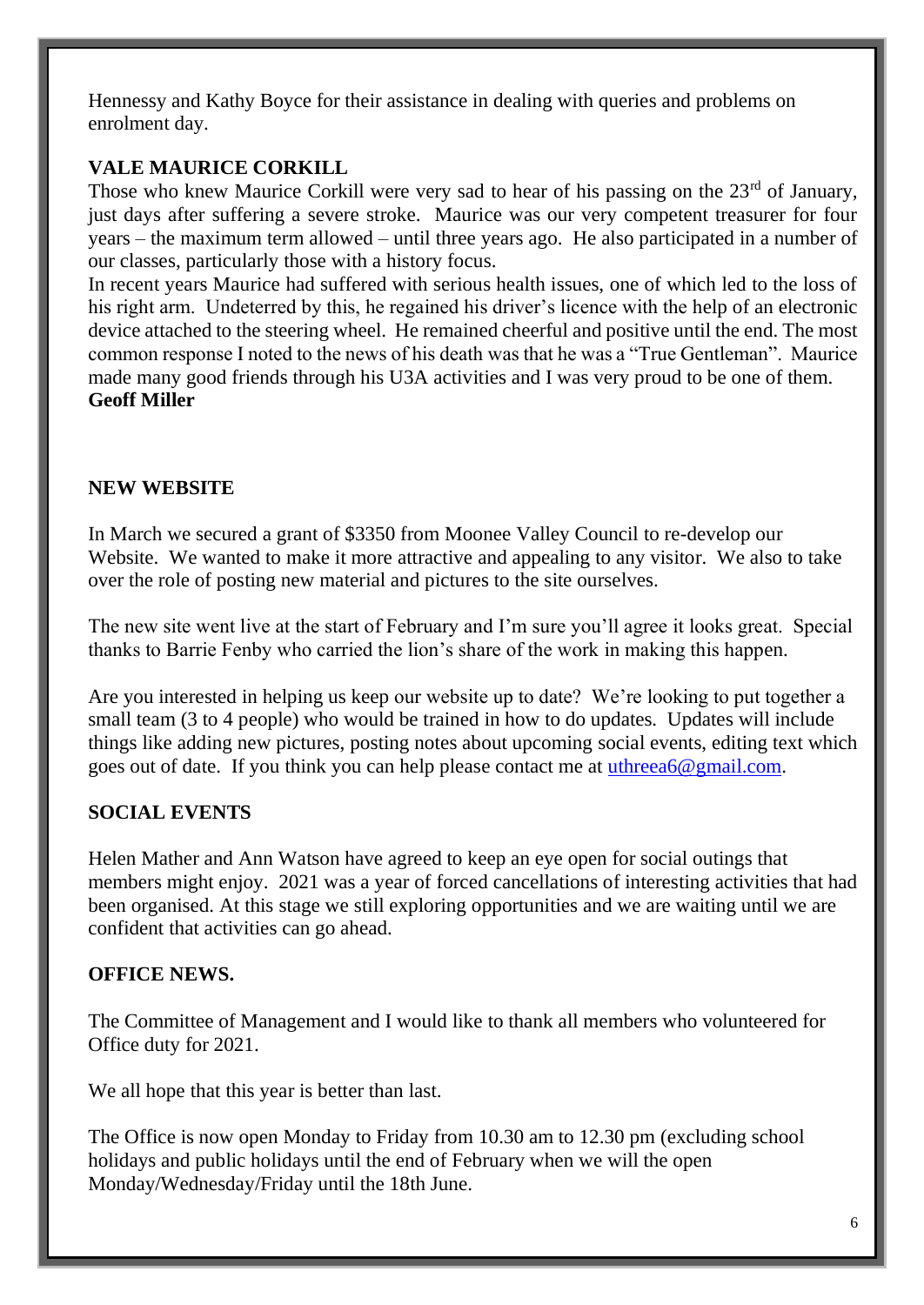The voice on the phone is often the first contact someone has for our organisation. We are proud of the professional manner and dedication of our Office Volunteers and their efficiency in handling all enquires.

We are always looking for more volunteers to staff the Office especially for emergency duty. If you are able to assist or wish to find out more, please do not hesitate to contact me via email on [officecomv@gmail.com](mailto:officecomv@gmail.com) or 0410 435 929.

Marjorie Ridley Office Coordinator

# **MONTHLY LUNCHES at KEILOR EAST RSL**

All U3A Moonee Valley members and friends are invited to attended the monthly lunches which are held on the 3rd Thursday of each month.

You choose and pay for your own food and drink. As well as a wide range of dishes offered on the main Bistro menu, a Seniors menu of generous portions is available. Current prices for Seniors meals are 3 courses \$20.00, 2 courses \$18.00 and 1 course \$16.00.

2022 Lunch Dates :

17. February. 17. March. 21 April. 19 May. 16 June.

Please come and join us to socialise and enjoy each other's company.

Due to COVID-19 conditions all persons attending MUST be double vaccinated. I will need to advise the venue of the numbers attending. Please contact me on 0410 435 929 or email officecomv@gmail.com by Thursday of the week prior to the lunch date.

I look forward to catching up in the near future.

Marjorie Ridley

### **TREASURER'S REPORT:**

Financial statements for the year ending  $30<sup>th</sup>$  November 2021 are presented to members. These have been prepared on an accrual basis in accordance with relevant accounting standards. The accounts have been submitted for audit but as yet final sign off has not yet been received. Members will be advised when the audit process is completed.

**Michael Walsh**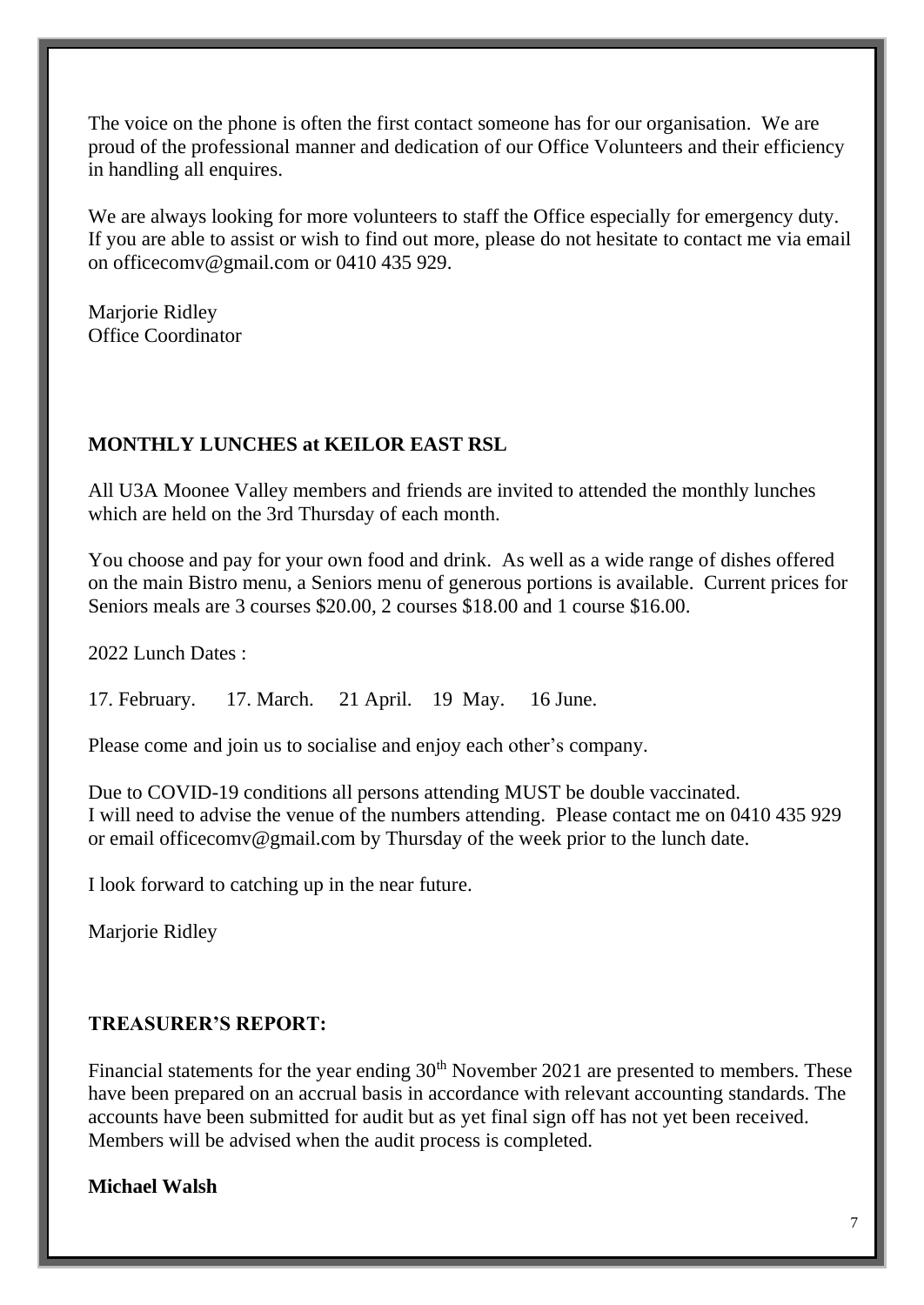## U3A Moonee Valley Inc **Income Statement** For the year ended 30 November 2021

|                                        | <b>Note</b>    | 2021      | 2020      |
|----------------------------------------|----------------|-----------|-----------|
| <b>INCOME</b>                          |                |           |           |
| Revenue                                | $\overline{7}$ | 30,511.16 | 32,246.90 |
| <b>EXPENSES</b>                        |                |           |           |
| Compensation                           |                | 560.00    | 1,060.00  |
| Gifts and donations                    |                | 0.00      | 325.00    |
| Social events                          |                | 168.00    | 6,326.00  |
| Tutors expenses                        | 8              | 1,130.76  | 1,610.92  |
| Grant projects                         |                | 7,054.16  | 2,209.81  |
| Venues                                 |                | 0.00      | 1,302.61  |
| Administration expenses                | 9              | 7,551.35  | 7,642.40  |
| Depreciation and amortisation expenses | 10             | 328.98    | 1,405.80  |
| Total expenditure                      |                | 16,793.25 | 21,882.54 |
| Surplus/ (deficit) for the year        |                | 13,717.91 | 10,364.36 |
|                                        |                |           |           |
| U3A Moonee Valley Inc                  |                |           |           |
| <b>Balance Sheet</b>                   |                |           |           |
| As at 30 November 2021                 |                |           |           |
|                                        | <b>Note</b>    | 2021      | 2020      |
| <b>ASSETS</b>                          |                |           |           |
| <b>CURRENT ASSETS</b>                  |                |           |           |
| Cash and cash equivalents              | 3              | 39,696.29 | 35,931.40 |
| <b>Total current assets</b>            |                | 39,696.29 | 35,931.40 |
| <b>NON-CURRENT ASSETS</b>              |                |           |           |
| Plant and equipment                    | 4              | 6,066.73  | 158.71    |
| <b>Total assets</b>                    |                | 45,763.02 | 36,090.11 |
| <b>LIABILITIES</b>                     |                |           |           |
| <b>CURRENT LIABILITIES</b>             |                |           |           |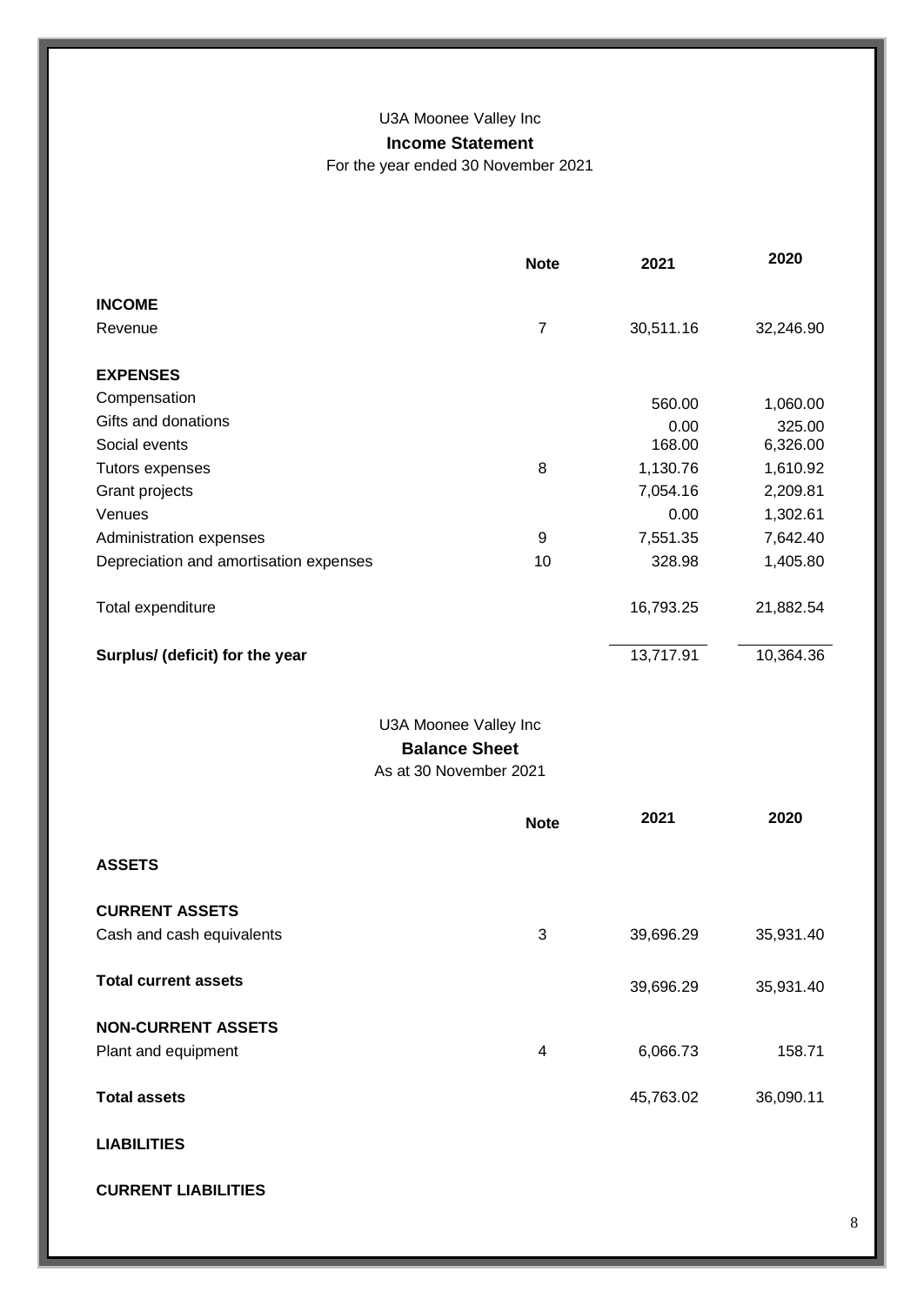| Trade and other payables      | 5 | 0.00                   | 4,045.00               |
|-------------------------------|---|------------------------|------------------------|
| <b>Total liabilities</b>      |   | 0.00                   | 4,045.00               |
| Net assets                    |   | 45,763.02              | 32,045.11              |
| Retained surplus<br>Net worth | 6 | 45,763.02<br>45,763.02 | 32,045.11<br>32,045.11 |

The accompanying notes form part of these financial statements

|                                       | 2021       | 2020       |
|---------------------------------------|------------|------------|
|                                       | \$         | \$         |
|                                       |            |            |
| Note 3: Cash and cash equivalents     |            |            |
| Bendigo Bank Operating account        | 700.49     | 1,010.76   |
| Bendigo Bank Interest Bearing account | 38,795.80  | 34,920.64  |
| Bendigo Bank Debit Card account       | 200.00     | 0.00       |
|                                       | 39,696.29  | 35,931.40  |
| Note 4: Plant and equipment           |            |            |
| Computers at cost                     | 7,664.96   | 7,664.96   |
| Office equipment at cost              | 6,237.00   | 0.00       |
| Less accummulated depreciation        | (7,835.23) | (7,506.25) |
|                                       | 6,066.73   | 158.71     |
|                                       |            |            |
| Note 5: Trade and other payables      |            |            |
| <b>Trade creditors</b>                | 0.00       | 0.00       |
| Grants in advance                     | 0.00       | 4,000.00   |
| Income received in advance            | 0.00       | 45.00      |
|                                       | 0.00       | 4,045.00   |
|                                       |            |            |
| <b>Note 6: Retained surplus</b>       |            |            |
| Balance as at 1 December 2020         | 32,045.11  | 21,680.75  |
| Surplus/(deficit) for the year        | 13,717.91  | 10,364.36  |
|                                       | 45,763.02  | 32,045.11  |
|                                       |            |            |
| Note 7: Revenue<br>Class fees         | 810.00     | 1,685.00   |
| Grants                                | 7,350.00   | 750.00     |
| Interest                              | 23.16      | 53.90      |
| Membership fees                       | 21,706.00  | 25,350.00  |
| Social events                         | 622.00     | 5,138.00   |
|                                       |            |            |